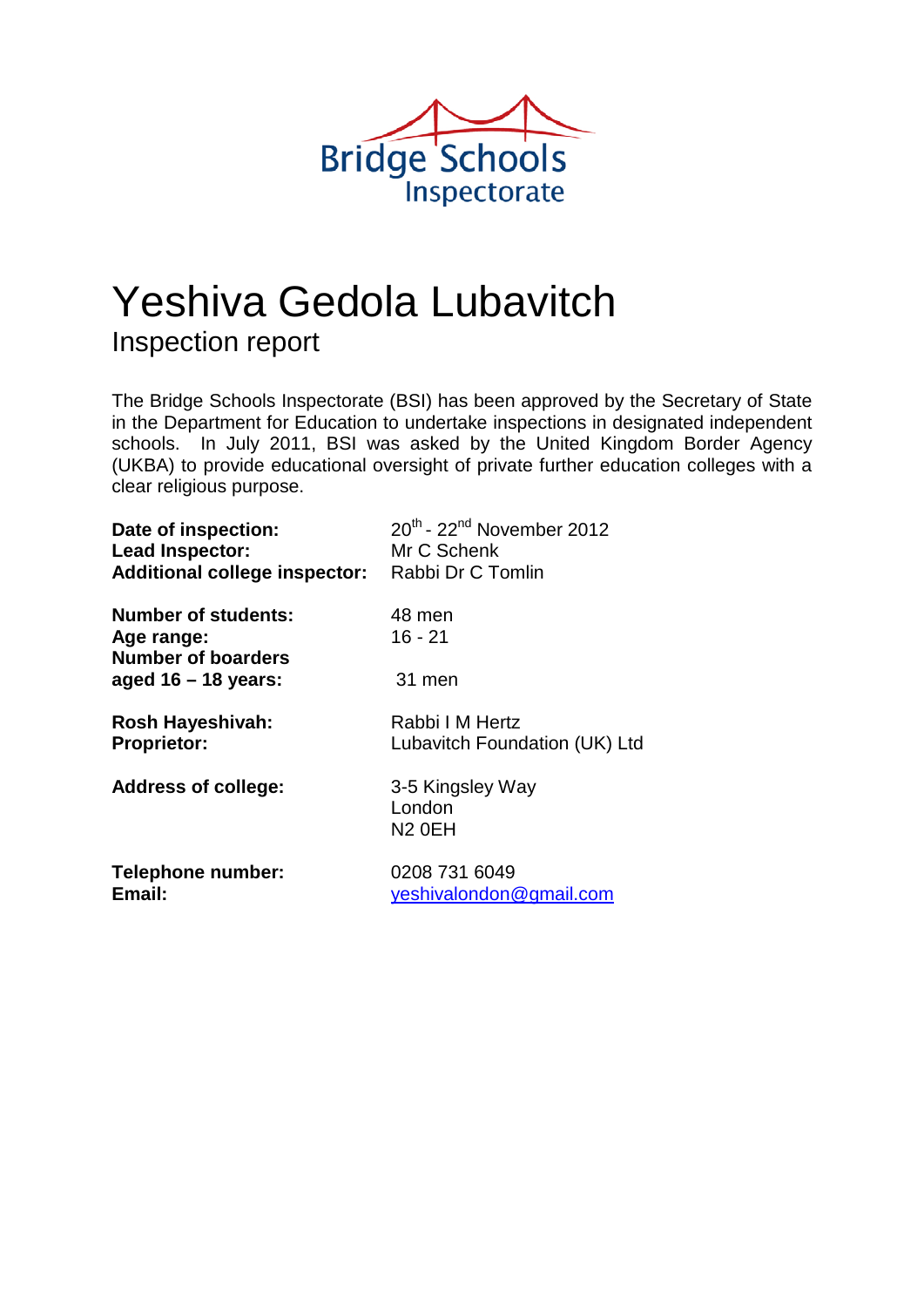## **The purpose and scope of the inspection**

The purpose of the inspection is to provide educational oversight, as required by the UKBA. The scope of this inspection is to determine whether the college meets all the standards set out in the BSI Framework for College Inspections.

#### **Information about the college**

Yeshiva Gedola Lubavitch was started in 1982 to educate young men in the Talmud and in Chassidic philosophy as part of the international Lubavitch Yeshivos network. Students attend the college for one, two or three years. At present, there are 39 students aged between 16 and 19. In addition, there are 9 senior students, aged 20 or 21, sent to the college by the Central Tomchei Temimim Yeshiva in New York to assist the other students in their studies and other activities, while continuing with their own education. Just over half the students are from the United States of America. Around a third of them are British and the others come from Canada, South Africa, Italy and Belgium.

The yeshiva states its aims as follows:

- 'to encourage the students to put into practice at all times its ethos which is predicated on a cardinal principal of Judaism: To Love One's Neighbour as One's Self
- to provide an orthodox Jewish education within the framework of the Code of Jewish Law in a conducive atmosphere
- to enable the students to successfully reach the standard required by each course, whilst fostering an enduring delight in, and enthusiasm for, these studies
- to teach a methodology in learning: teaching how to learn
- to foster in the students an understanding that Torah study is not an academic exercise, but an instruction in lifestyle
- to encourage the students to actively participate in outreach programmes within the wider community
- to generally put into practice the subject of their Jewish education.'

#### **Evaluation of the college**

The college meets its academic, spiritual, moral and practical aims well. Students speak highly of the warm and welcoming ethos, in which they feel valued as individuals. They reach high standards in their academic work and apply themselves with enthusiasm and commitment, understanding the spiritual and moral purpose of their studies. They value the good subject knowledge of their teachers and the way in which difficult ideas are explained to them clearly. Their moral and spiritual development is excellent, enhanced by the opportunities they are given to participate regularly in outreach programmes. The younger students appreciate the guidance they are given by senior students, who provide very good role models. Students are well cared for and can turn to members of staff, senior students and each other for support both in academic and in personal matters. The college benefits greatly from the support of volunteers, including the administrator and three members of the management committee. The main building provides good accommodation for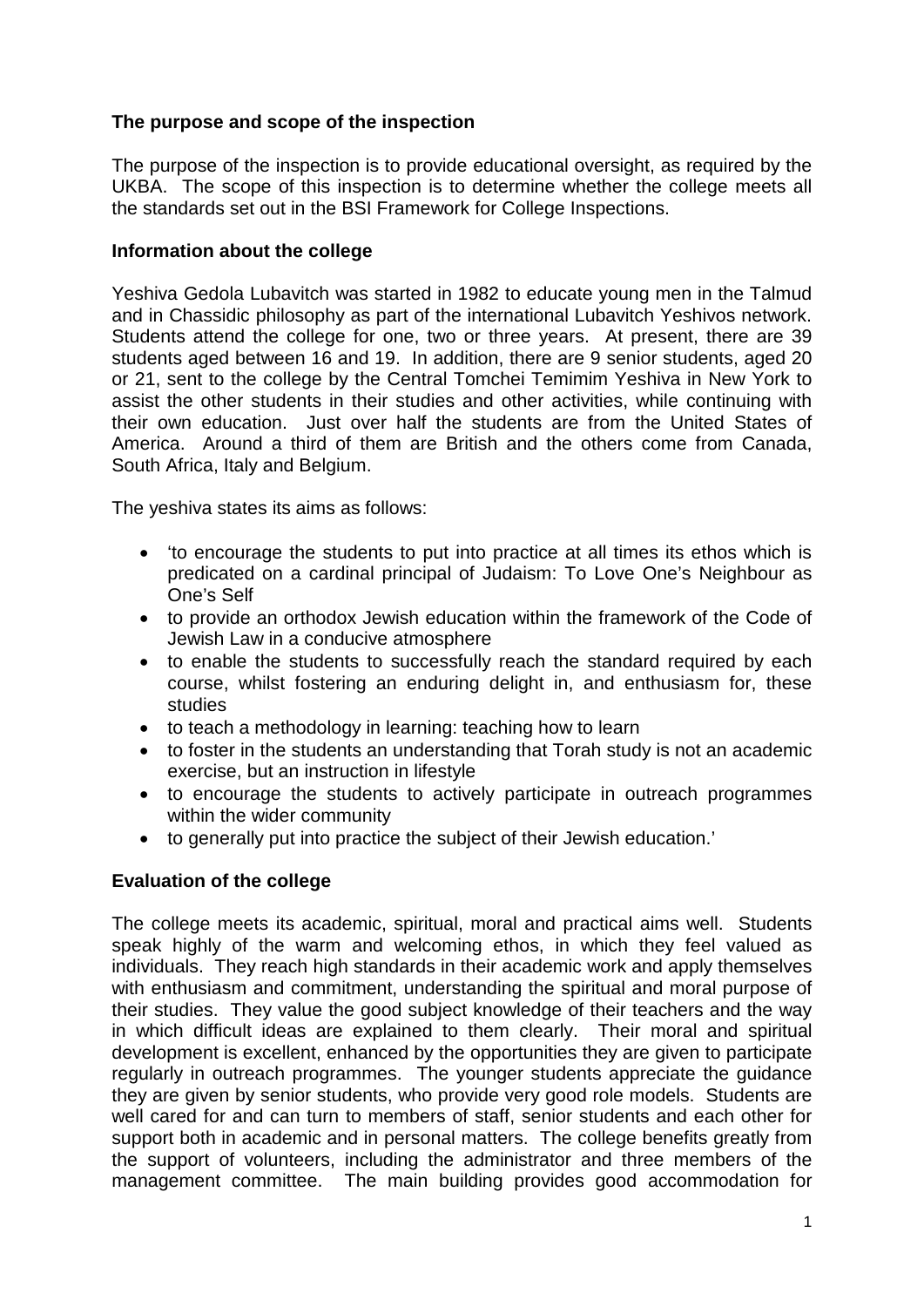learning and the residential accommodation has benefitted from recent refurbishment, though there is still some work to be done to bring it all up to a good level. The college meets all the BSI standards. In order to improve further, the college should consider: completing the outstanding refurbishments as soon as possible, and making some further alterations to residential accommodation; encouraging students to have a more consistent approach to the taking of notes in lectures; tightening up some administrative procedures by keeping more written records; and reviewing key policies to make sure that they are an accurate reflection of the college's own aspirations.

#### **Quality of education provided**

The college offers the first three years of a five year American university degree programme. The main subjects of study are the Talmud and Chassidic philosophy, following the Lubavitch tradition. Students can stay for one, two or three years and for each completed year they earn thirty credits that can be used towards Rabbinical ordination at the Central Yeshiva or a bachelor's degree in Religious Studies at another American university. Because the courses follow the same programme as all other colleges in the world-wide Lubavitch Yeshivos network, students can easily transfer from one college to another, and several of the current students have previously studied in other places, including different cities in America, Manchester and Buenos Aries.

On most days, students have three compulsory lectures and there are also one or two optional lectures. On three days a week, students from all three year groups attend a lecture together before morning prayers on *Tanya*, the seminal text in Lubavitch Chassidic philosophy. Just before lunch, there are lectures on the page of the Talmud that the whole college is studying that day. On four days a week, students attend these lectures in their own year group, so that lecturers can provide first year students with more support, and go into the same subject matter in greater depth with second and third years. On a Thursday, the *Rosh Hayeshivah* (head of college) gives the Talmud lecture to all the students. In the evenings, students have further lectures in their individual year groups on Chassidic philosophy, studying different texts that are part of the Lubavitch tradition, and on occasions watching videos or listening to audio tapes.

In between lectures, students learn with their study partners in the main study hall, sometimes going over the subject matter of previous lectures to make sure that they have understood them, but more often preparing for the next lecture so that they have an understanding of the text and can benefit from the discourse they are about to hear. They have different study partners for each subject, so they work with a number of students in their year group and on a Thursday they work with students from other year groups so that older students can help their younger colleagues. On other occasions they may also study with a senior student or a member of staff. Lecturers are always available in the study hall to answer questions and to give help when needed. The paired study sessions are lively and animated as students challenge each other to analyse texts carefully and to follow the often intricate logic of the passages they are studying.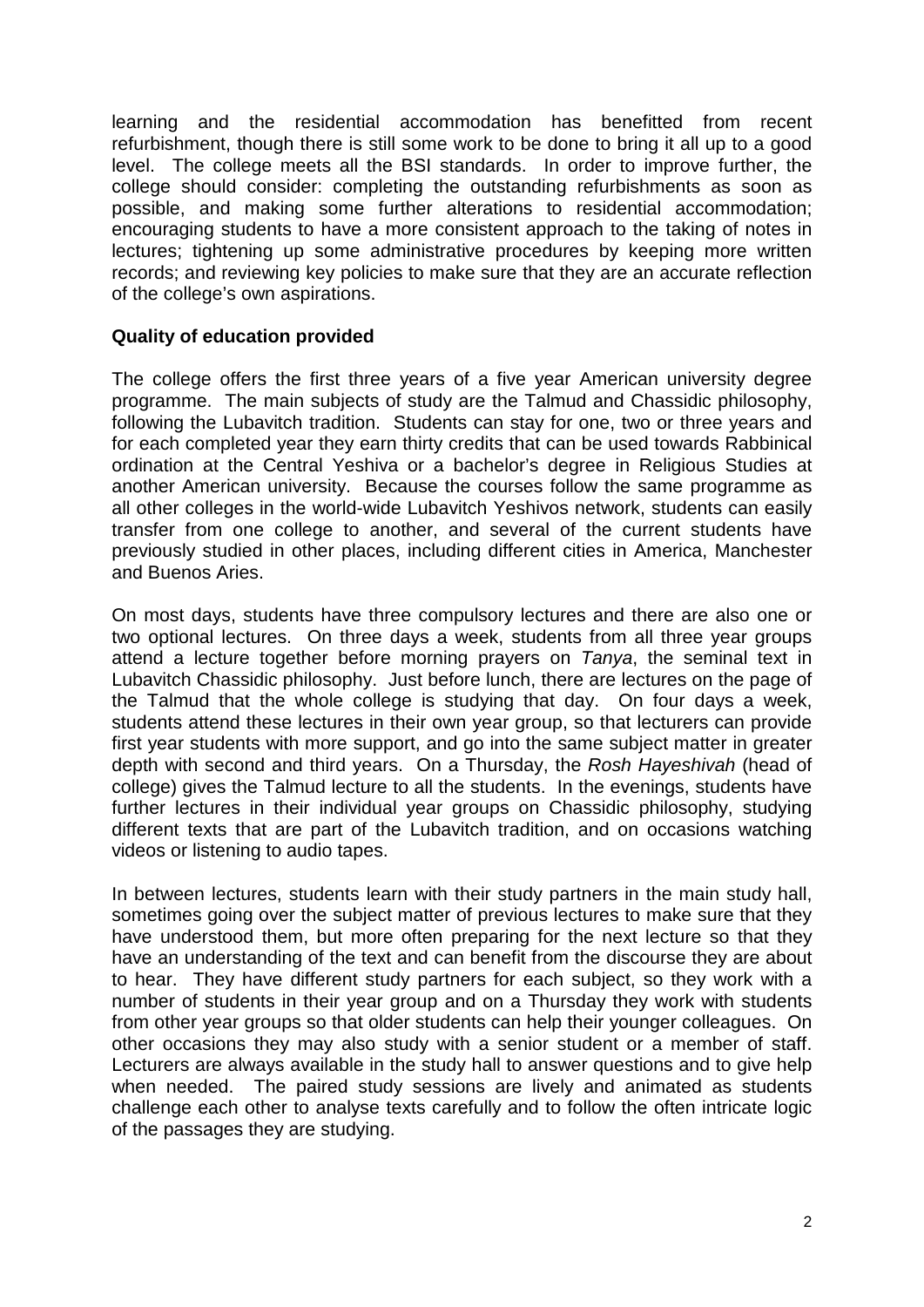The teaching is good. Lecturers have considerable knowledge of the subject matter and prepare their lectures well so that they are able to explain difficult ideas in a clear and accessible way. In most lectures, there is lively interaction between the lecturer and the students, with lecturers asking questions to check on their students' understanding, and with students confidently making points based on their preparatory study. In particular, the third year lectures, where there is a small enough number for everyone to sit around a table, are more like seminars with stimulating discussion and debate. In the weekly Talmud lecture given by the *Rosh Hayeshivah* to all the students, they are required to take notes, which are afterwards collected in. However, in other lectures it is rare for students to take notes. The college should consider adopting a more consistent approach, encouraging students to take notes when appropriate.

Senior students are specially selected for their maturity and good character to be *sliuchim* (emissaries) of the Lubavitch Movement. They are in their final or penultimate year of study and are expected to continue with their own studies in a largely independent way. They are not required to attend lectures, though many opt to do so from time to time. The college encourages them to show initiative. For example, one senior student organises a daily optional study group that is systematically going through a codification of Jewish law, fulfilling a religious obligation to do so.

In response to a questionnaire sent out as part of the inspection, students unanimously agreed that that their work is assessed regularly and thoroughly and that they are given clear information about their progress. They have short, written tests on the Talmud every week as well as regular assessments in Chassidic philosophy. Their attitudes to learning are very positive and they keep up their concentration well throughout a long day that starts at half past seven in the morning and goes on until nine thirty at night.

#### **Spiritual and moral development of students**

The provision for the spiritual and moral development of the students is excellent. Students develop their self-knowledge through well-structured days devoted to religious study and prayer that provide them with genuine opportunities for reflection and self-improvement. They grow in self-esteem through producing a weekly newsletter that is distributed to the wider public and a yearly publication of original Torah insights. They lead prayer services both at the college and communal synagogues. During outreach activities that take place on Friday afternoons and Jewish festivals, students interact with the public and spread the teachings of Torah and Chassidic philosophy. Every Sabbath, a different student delivers a Chassidic discourse to the whole college and some speak in local synagogues during the traditional third meal. Students deliver optional weekly presentations on the Messiah and Redemption that are well-attended. They organise and build a float for the annual Lag Ba'Omer parade, and run activities for festivals, especially Purim and Chanukah. On Shavuos all members of the college walk to Edgware where they celebrate together with the community. These activities help all students grow in confidence as do the paired and independent learning sessions that take place in the study hall at different times during the day.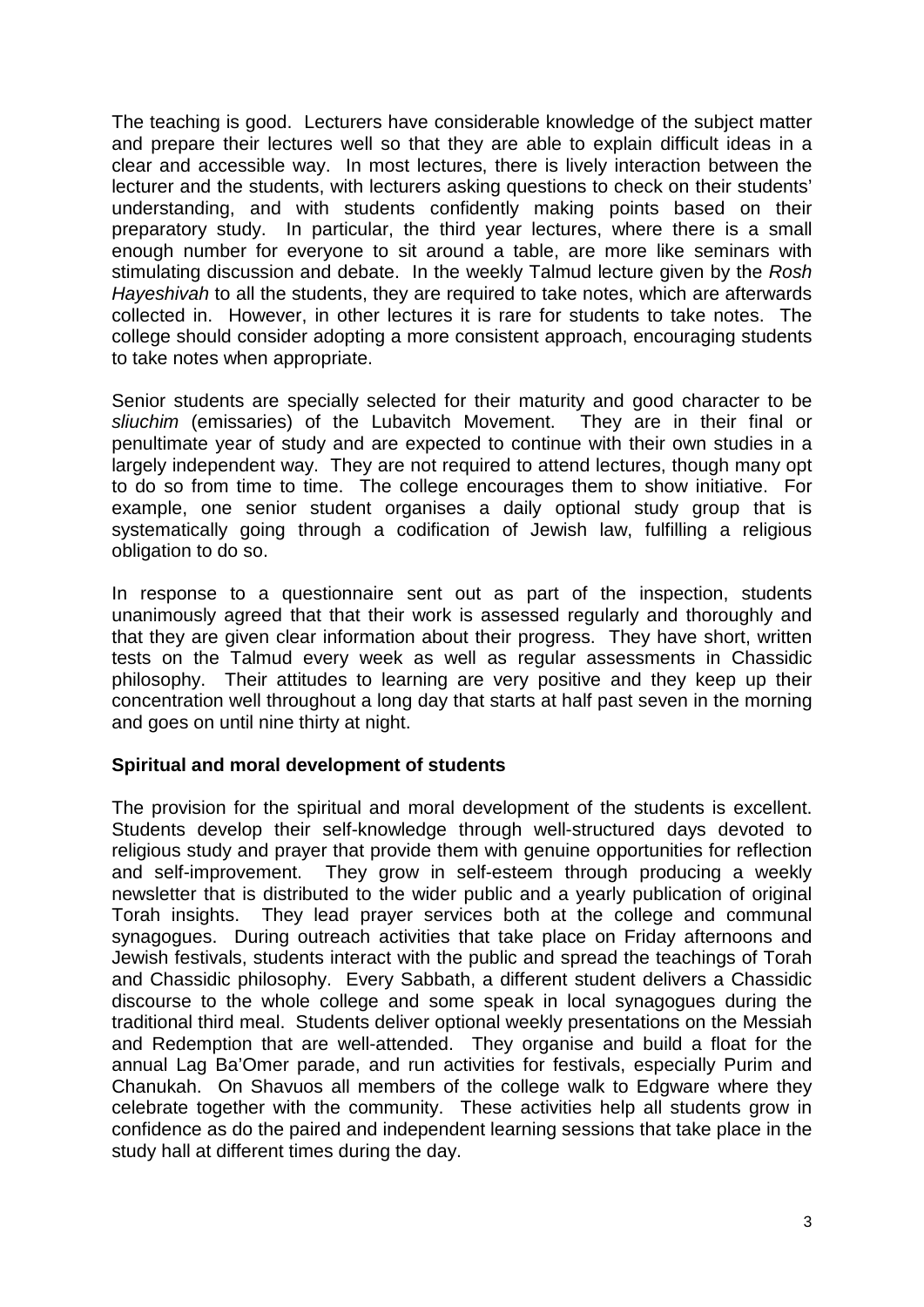Students gain a keen understanding of morality through the curriculum and frequent discussions with staff. They often listen to audio tapes or watch videos that focus on moral issues. They also learn about moral issues during Talmud lessons. For example, during a lesson observed there was much discussion about not causing harm or pain to animals.

Students behave very responsibly and the highest standards of behaviour are expected at all times. They take their learning and religious duties very seriously; they are devout and fully committed to Orthodox Judaism and the Lubavitch Movement. Students obey the law as a matter of religious principle. They treat everyone with respect as is evident in their dealings with all college staff on a daily basis and the general public during outreach activities.

#### **Welfare, health and safety of students**

Students are looked after very well in this small and caring college. Two members of staff have particular roles in pastoral care as *mashpi'im* (mentors). They explain their roles as part of the induction process when students first arrive and encourage them to seek help and advice when they need it. However, they are also pro-active in picking up any difficulties that students may have so that they can be given support at an early stage. Students report that all members of staff are approachable to help with both personal and academic problems. In addition, the senior students play a valuable role in giving support and encouragement, and the students themselves look out for and after each other. As one student commented, reflecting the views of many, 'I feel that I actually count as an individual'.

In response to the British Accreditation Council (BAC) report of February 2010, the college tightened up and formalised its health and safety procedures, employing an outside consultant to give advice and support. There are now effective procedures in place, though it would be timely to review the written health and safety policy, as well as the child protection policy, to reflect more accurately the college's own priorities and procedures.

One member of staff has first aid qualifications, and has undergone further training as part of his volunteer role with the London Ambulance Service. In addition, many students have had first aid training when they have worked on summer camps as part of the outreach programme. There is a doctors' surgery within a short walk of the college and in emergencies the community rapid-response paramedic service *(Hatzola)* can be summoned. Two of the senior students are 'dorm counsellors' with particular responsibility as first point of contact if a student falls ill during the night. Appropriate records are kept of the rare instances of accidents: only three are recorded over the last twelve months.

The health and safety consultant has also advised on fire safety and confirmed that in his opinion fire precautions are satisfactory. Checks on fire alarms, emergency lighting and fire extinguishers are carried out weekly, monthly or annually as appropriate, and any deficiencies are acted upon promptly. Fire drills are carried out at least twice a year and on the last drill, shortly before the inspection, the building was evacuated in less than 60 seconds. Drills are carried out at various times in the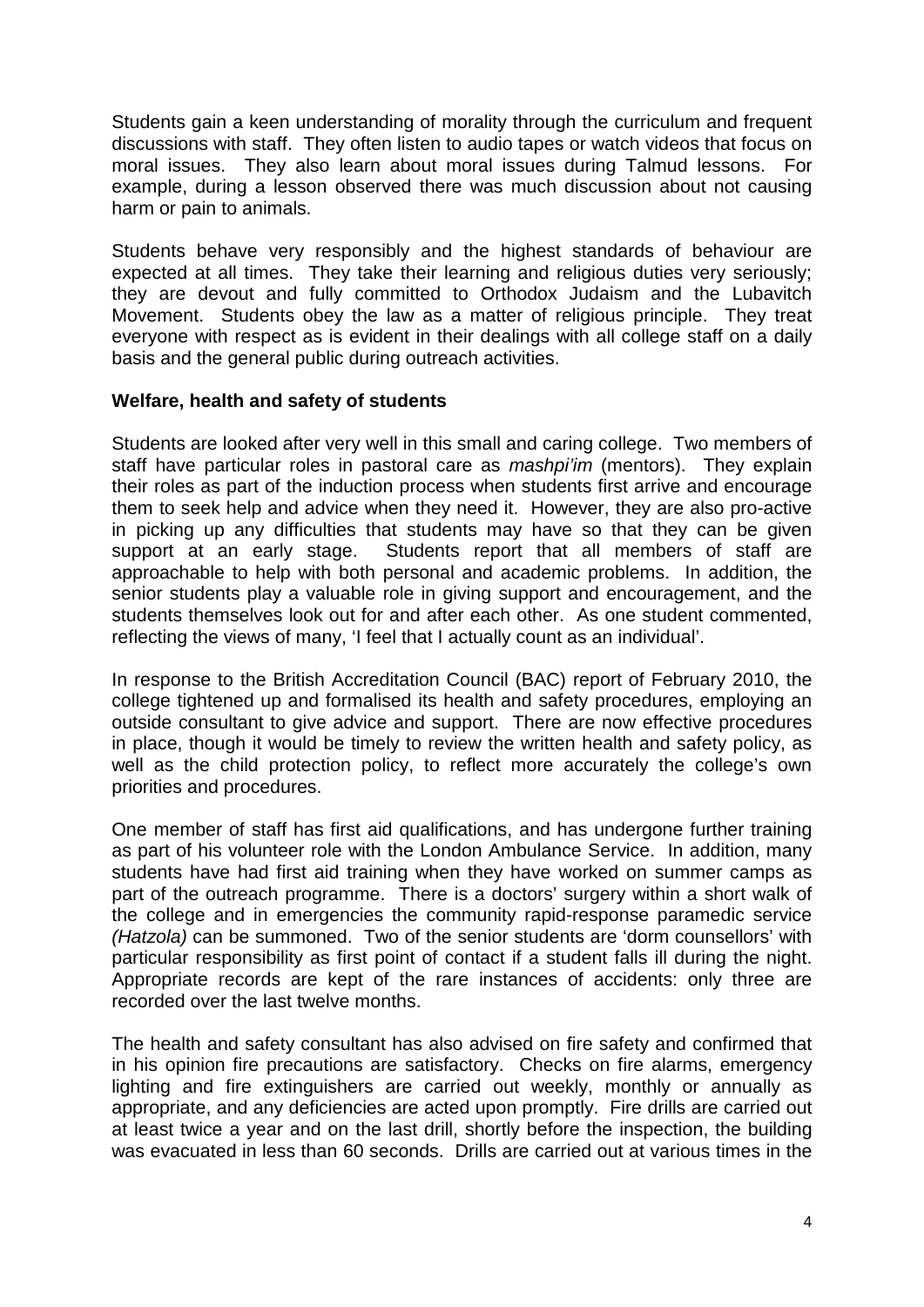day, but have not taken place late at night or very early in the morning, though it would be advisable for this to happen from time to time.

There are very thorough procedures for checking up on attendance and punctuality and the rare cases of unexplained absences are followed up promptly and effectively, with a view to finding and dealing with the underlying causes. The administrator, who works in a voluntary capacity and plays an important role in the processing of applications for admission, communicates efficiently with UKBA when necessary.

### **Effectiveness and suitability of proprietors and staff**

A management committee was set up in 2006 and official meetings take place three or four times a year. In between meetings, three members of the committee, including the chair, give a great deal of their time to college matters and are in touch with senior staff and students every week. The expertise of these three volunteers, with business and professional backgrounds, is of great value to the college. One of them played a very full part in responding to the BAC accreditation report, successfully rectifying deficiencies, and in preparing meticulously for this inspection.

Senior staff members meet informally throughout each day to discuss any situation that arises with regard to students' welfare, progress and well-being. Issues are dealt with effectively and expediently. There is a strong sense of collective responsibility amongst staff and all work well together to ensure that students receive the support that they need.

Staff turnover is very low; when vacancies arise, positions are offered to suitable applicants. The college's recruitment procedures ensure that all members of staff have been checked with the Criminal Records Bureau. Further prudent enquiries are made although they are not always properly recorded.

#### **Premises and accommodation**

The main building of the college provides good accommodation for teaching and learning. There is a large study hall where all the students can comfortably learn together. The study hall is lined with books for use during lectures and paired study sessions. In addition, the college has a well-stocked and organised reference library that includes books related to the Talmud and to *halacha* (Jewish law) as well as commentaries on the Torah and a good selection of Chassidic texts. There is also a smaller study hall above the main one which has a library of English books on Jewish themes, from which students can borrow for recreational reading. The two study halls and the library provide suitable spaces for lectures when the students divide into the three year groups.

The residential accommodation on the first floor of the main building and in two flats has recently been renovated to a good standard, but the college is aware that the accommodation for senior students on the second floor is in need of refurbishment. There are suitable numbers of toilets, wash-basins and showers in the flats, allowing students reasonable privacy. In the main building, however, although there are sufficient toilets and wash-basins on the first floor, the only showers are in the *mikva*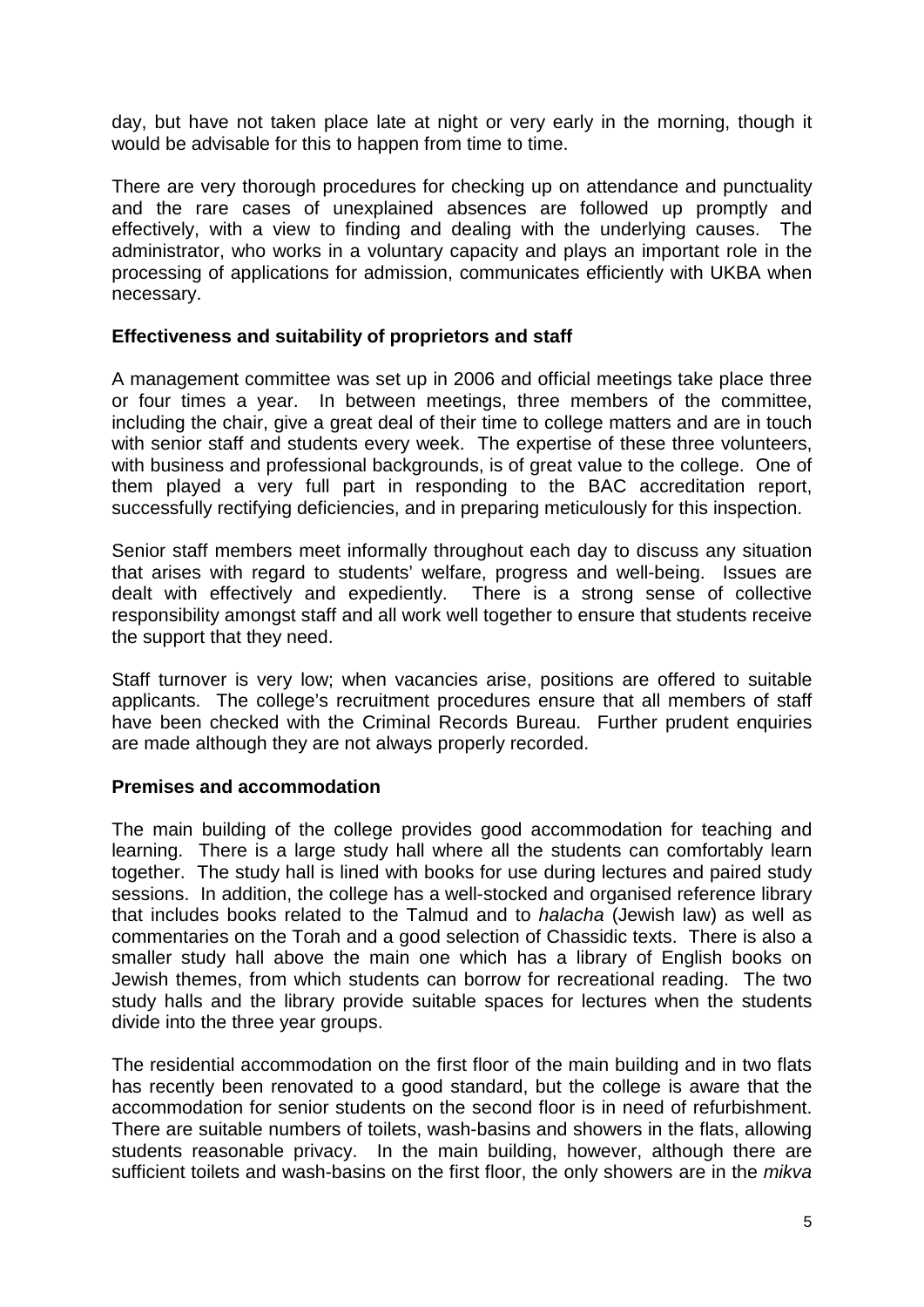(ritual bath) area on the ground floor. The *mikva* was recently refurbished to a good standard. The showers and changing room are cleaned regularly. However, the five showers are not divided into cubicles. The college recognises that this does not afford sufficient privacy to boarders and intends to put in partitions as soon as is practicable.

The buildings are generally well maintained and there are systems for dorm counsellors, students and staff to report any matters that need attention. However, this is all done by word of mouth and it would be sensible to have a maintenance book to ensure that everything is suitably recorded and dealt with promptly.

Students are responsible for their own laundry, but the facilities are limited to one washing machine and one dryer, housed in a shed just outside the main building. The college acknowledges the difficulties that this causes, particularly for students in the flats, and intends to equip the flats with washing machines and dryers.

The college kitchen was inspected by local environmental health officers in December 2011 and several matters were identified as needing attention. These have now all been rectified bringing the standard of food hygiene up to a satisfactory level. Students have three substantial meals a day. Breakfast is prepared on site. Lunch and dinner are brought in from a local caterer and reheated by two students who have had some training in food hygiene. They check and record the temperatures of the fridge and freezer. They also use a probe to check the temperature of the food they have reheated, but do not record this, though it would be advisable to do so. While the food is ample in quantity, the college should consider increasing choice and variety, for example by having fresh fruit available.

The main building is immediately adjacent to a pleasant park that has football pitches and tennis courts, enabling students to have some exercise during their morning and afternoon breaks. In addition, they are able to swim from time to time at the Lubavitch Centre in Stamford Hill.

## **Provision of information and manner in which complaints are handled**

The college prospectus is clear and up to date. Together with the student handbook, it is given to students during the induction that takes place at the beginning of the year. Students are also made aware of the complaints procedure and given a copy of it. To date, no formal complaints have been received.

## **Conclusion**

The college meets all the BSI standards. If the college wishes BSI to continue to exercise educational oversight, it should apply for BSI to carry out health checks annually, or at such intervals as BSI, in consultation with UKBA, may determine. Unless major changes occur, a full re-inspection will be needed after four years. However, if there are major changes, the full re-inspection may need to be brought forward.